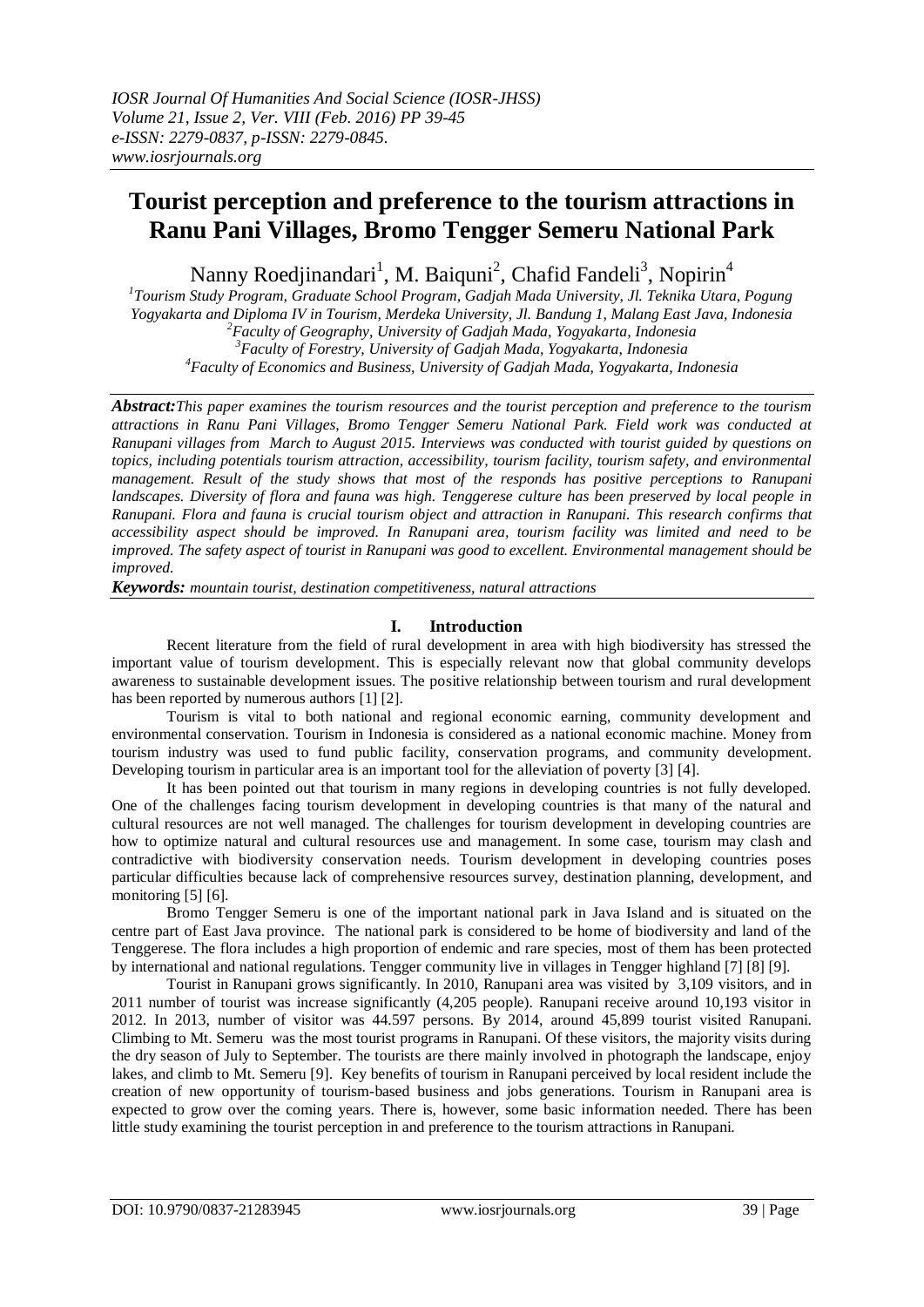## **II. Methods**

Field study conducted at Ranupani area between March to August 2015. Ranupani villages is situated at the slope of Mt. Semeru. The villagers in Ranupani Village are part of the local people community in Tengger Highland, called *Wong Tengger*, and are situated in the enclave zones of Bromo Tengger Semeru National Park.

In this study, data were collected through document examination, interviews, and questionnaires. Population of this survey is the entire tourist who visits Ranupani area. Information for this research was obtained through secondary data examination and questionnaires. The tourist perception and preference to landscapes, flora-fauna resources, accessibility, facility, safety, degree of comfort, cleanliness, and service were assessed by questionnaires distribution to 100 tourist in Ranupani. In order to generates comprehensive data and information about biodiversity of the area, some plant species has also been observed. Data was analyzed descriptively

## **III. Result and Discussion**

## **Ranupani Village**

Ranupani Village lies within the Bromo Tengger Semeru National Park, East Java (Fig.1). The village located at approximately 2.200 -2300 m asl. This village was characterized by hills composed of fertile lands. At altitude of 2200 to 2300 m asl, *Casuarina junghuhniana* and *Acacia decurens* dominate the vegetation, known as pioneer species. Hakim and Miyakawa (2013) notes the *Casuarina junghuhniana* is widespread throughout forest and orchards [10].



**Fig.1.** Geographic position of Ranupani village (RV) and the Ranupani resort area (RRA) management of Bromo Tengger Semeru National Park (Sources :Resort Ranu Pani, 2015)

Ranupani Village is a remotes village in the northern slope of Mt. Semeru, with a total area of 50 ha. Mean rainfall ranges from 927 mm - 5498 mm per annum with averages of rainy days about 136 days/year. Mean monthly temperatures range between  $15^{\circ}$ C - 21<sup>o</sup>C. The natural vegetation of the regions consists of tropical moist forest [9]. Such forest support high number of plants and animals species. Ranupani forest is of particular significance for eastern Java endemic flora, including *Hebenaria tosariensis*. Forest in Ranupani area supports a considerable diversity of birds, reptiles and mammals [10].

Ranupani Village is home to a small number of Tenggerese since 1950. Agriculture in highland is a major source of revenue for major local people in Tengger Highland, including Ranupani. Recently, however, some village residents in Ranupani do obtain revenue from tourism. The settlement and sloping upland farming area in Ranupani are part of the Mt. Semeru mountain ecosystems and considered to be one of the highest villages in east Java.

#### **Potential attractions**

#### **1) Landscapes**

Landscapes of Ranupani Village have major influence on how the perception of tourism is constructed. Ranupani's landscapes have a number of unique features that poses potentiality to develop in tourism planning (Fig.2). There are three famous highland lakes, namely Ranu Pani, Ranu Regulo and Ranu Kumbolo. Ecologically, these lakes have high conservation value. Ranu Regulo and Ranu Kumbolo probably remained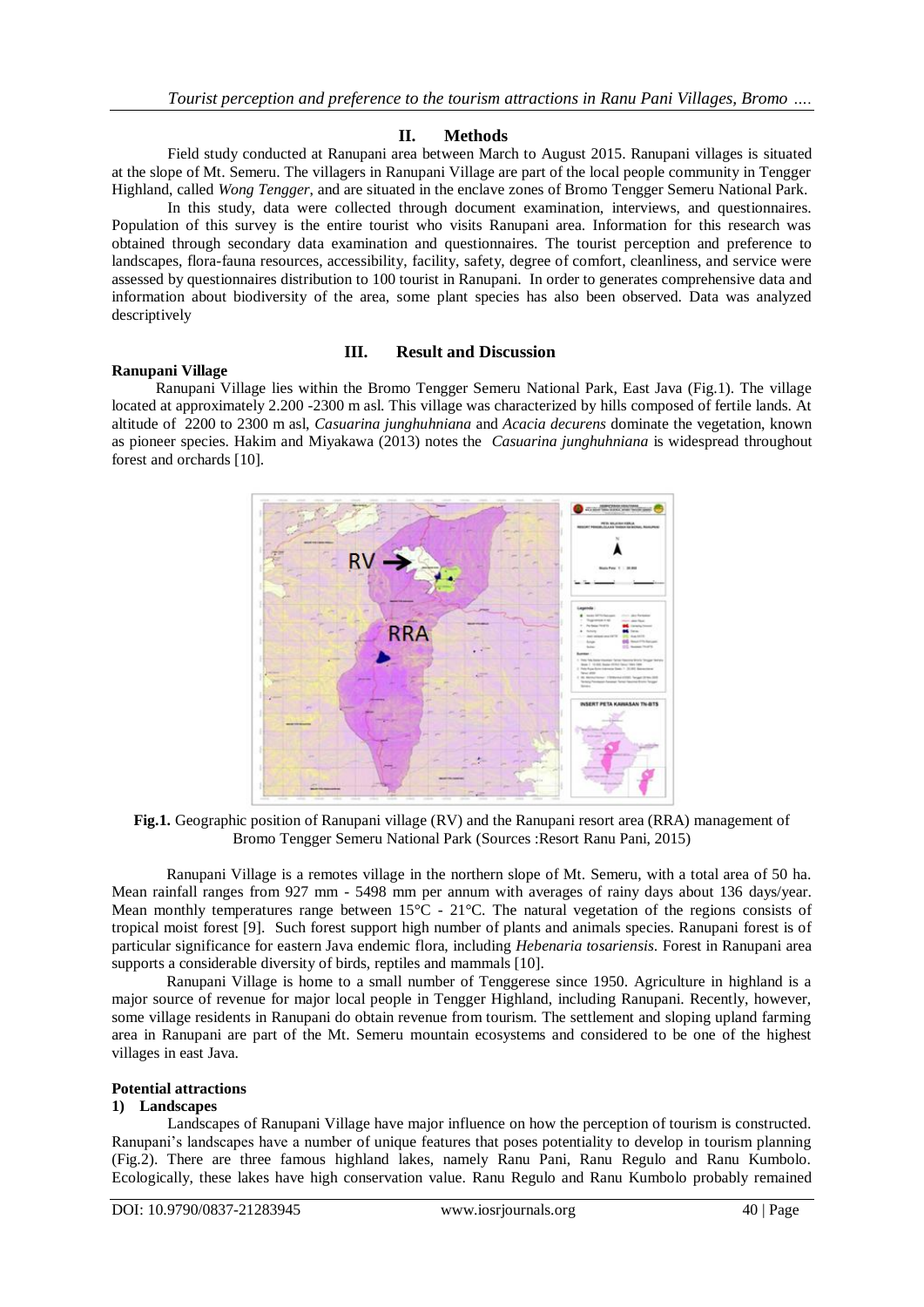relatively undisturbed. Tourist trek from Ranupani to Mt Semeru provides habitat for birds, *Panthera pardus*, and endemic flora such as *Anaphalis* spp.

Lakes in Ranupani area has become one of the main attractions for visitors to Bromo Tengger Semeru National Park. Lakes and its surrounding forest support enormous ranges of flora. Lakes are a major sources of fresh water for wildlife. Lakes provide a good place for photograph.

Mt. Semeru is a key tourist attraction in Ranupani area. The trekking area within Ranupani-peak of Mt. Semeru offers guided tours to mountain forest, Pine forest, Lake Kumbolo, savanna, alps forest and peak of Mt. Semeru. Numerous attributes of landscapes instrument introduces new challenges for ecotourism development in Ranupani [9].

## **2) Vegetation and flora diversity**

Vegetation in the Ranupani area are includes heterogeneous mountain forest and alpine forest. There are about 49 orchids species found in forest area in Ranupani Village. In small patch forest in Ranu Regulo area, the primary tropical forest dominated by *Acer laurinum*, *Acmena acuminatissima*, *Macropanax dispermum, Engelhardia spicata*, *Astronia spectabilis,* and *Turpinia sphaerocarpa* [10]. Common emergent in the secondary forest of Ranupani include *Casuarina junghuhniana*. The second major species is *Acacia decurens*.

A number of species considered to be particularly endemic, including *Anaphalis longifolia* and *Anaphalis viscida*. The endemic and vulnerable orchids *Hebenaria tosariensis* is widespread in the disturbed forest and shrubs lands in Ranupani area. The *Acacia decurens* and *Euphatorium inulifolium* are considered to be a highly invasive plant species in Ranupani forest. Hakim and Miyakawa (2015) noted that some invasive species is widespread throughout of Ranupani [11].

Home garden in settlement complex is the habitat of numerous floras. The ornamental plant species observed at home gardens in Ranupai Village are *Aglaonema* spp., *Caladium* spp., *Diefenbanchia* spp., *Begonia*  spp., *Rosa* spp., *Pachystachys lutea*, *Canna* pp., *Chrysanthemum* spp., *Crassula ovata*, *Codiaeum variegatum*, and *Gladiolus grandiflorus* [12].

## **3) Fauna of Ranupani**

Two primates, *Trachypithecus auratus* and *Macaca fascicularis*, are among the most important primates in Ranupani forest. About 68 bird species was found in mountain forest around Ranupani village on the northern part of Mt. Semeru. Eight species of mammals occurs in the Ranupani forest area [9]. Fauna diversity is especially relevant for ecotourist. In such a case, spots where birds can be viewed in the wild are the potential tourist track, especially for birding.

The tropical forest in Ranupani is important habitat for a variety of birds. The number of birds in Ranupani area is low compared to other comparable areas, such as the lowland mountain forest. Climates probably have a greater effect on number of birds.

# **4) Agriculture**

Sloping uplands is an important resources in Ranupani, and a lot of people are depend on the sloping upland for their livelihoods. In Ranupani, a majority of the sloping upland is used for growing vegetables [8]. In sloping lands, local people cultivate a wide range of vegetables, including cabbage (*Brassica olaraceae cv. green coronet*), potatoes (*Solanumtuberosum*), leek (*Allium porrum*), corn (*Zea mays*), velvet beans (*Mucuna pruriens),* pea (*Pisum sativum*), common bean (*Phaseolus vulgaris*) and indigenous chili pepper. By far, the most preferred species of vegetables cultivate through villages in Tengger highland, including Ranupani, is potatoes. The economic value of the potatoes in local and regional market is high.

Recently, however, the Tenggerese agriculture productivity was decrease. Tenggerese make intensive use of agricultural lands, including introduce superior seeds and applying chemical fertilizer and pesticides. In Ranupani area, massive chemical fertilizer and pesticides application to increase crops productivity led to the land and soils degradation [8]. Another aspects affecting the unsustainability of farming was the erosion in the local knowledge in farming systems. Under such situation, the discussion of sustainable agriculture practices in Ranupani is arising. Clearly, the sustainability of farming is at a critical point.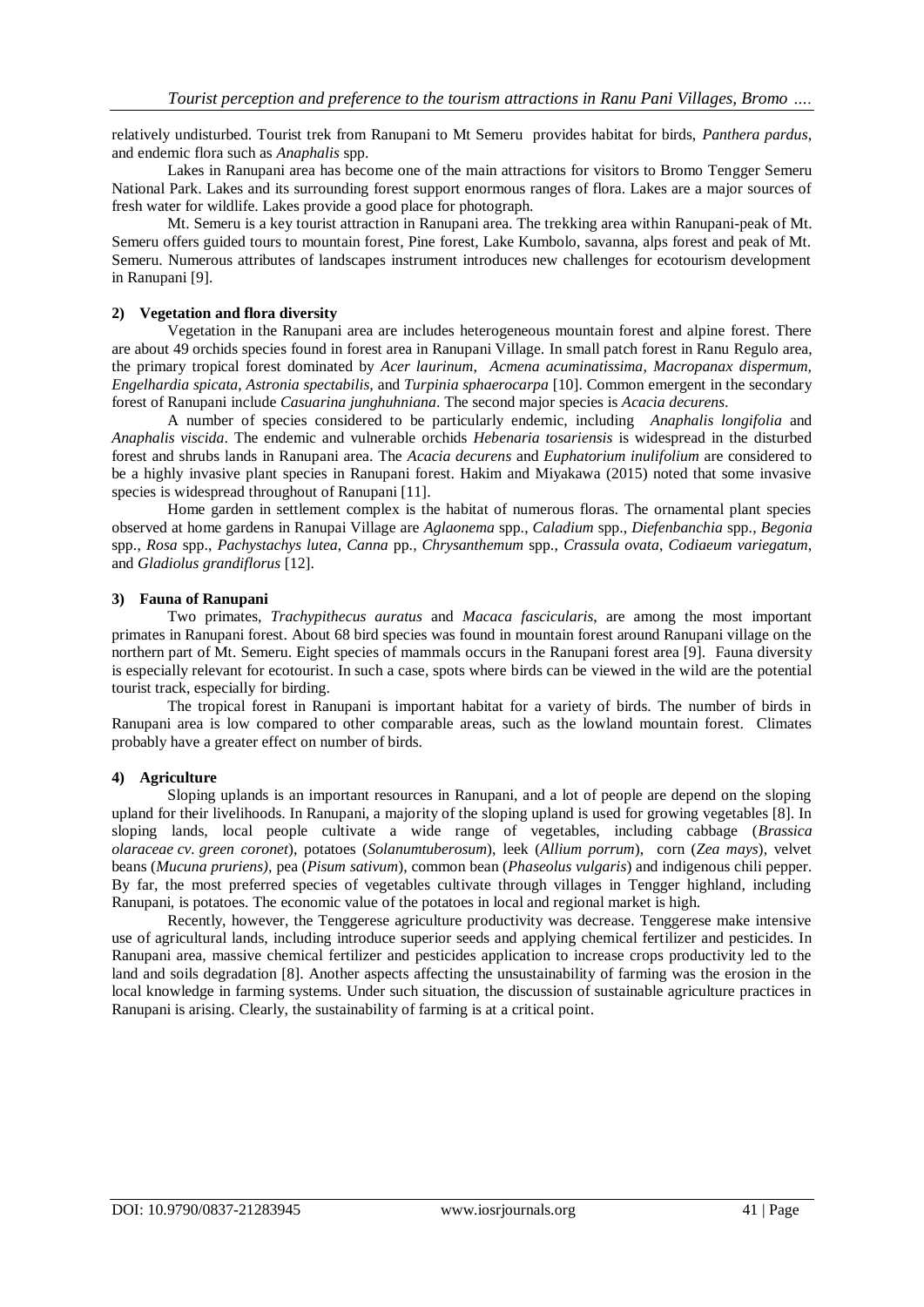*Tourist perception and preference to the tourism attractions in Ranu Pani Villages, Bromo ….*



**Fig. 2.** The landscapes of Ranupani village. A. The eruption of Mt. Bromo viewed from Jemplang, (B) Lake Pani (*Ranu Pani*), (C) Lake Regulo (*Ranu Regulo*), and (D) upland agriculture and settlement of local people in Ranupani Village.

## **5) Culture**

The Tenggerese are considered to be the indigenous inhabitants of the villages in Tengger highlands, including Ranupani [7][8]. Cultural preservation is an important component of tourism destination planning [13]. The most important cultural celebration in Ranupani are encompases *Yadnya Kasada*, *Karo*, and *Unan-Unan*. Yadnya Kasada take place every 9 month in Tenggerese calendar and it is considered a a huge ceremony. Other non-Tenggerese culture and traditions, such as Reading Sholawat (*shawat Di'ba*) and The Propet Muhammad birthdays celebration (*Maulids*) are also found in Ranupani. Compared to the other group in Tengger highland, however, Ranupani is heterogeneous group, comprising native Tenggerese with Hindus-Tengger belief, Javanese Muslim and Christian. Local people in Ranupani Village are practicing indigenous knowledge which is important to support biodiversity conservation.

## **Tourism perception and preferences**

The tourist perception and preference to several aspect of tourism was given in Table 1 to Table 9. Most of the responds has positive perceptions to Ranupani landscapes (Table 1). The recognition of landscapes is integral component of attraction development and destination management. In articulating this finding, in the perspective of tourism, landscape management should be promoted to maximize the economic benefits to local people. Scholar point out that landscape panorama is important in destination. Panorama is functionally related to the tourist visual satisfaction [14].

| <b>Table 1.</b> Tourist perception to panorama of Ranupani |                                              |    |    |  |  |
|------------------------------------------------------------|----------------------------------------------|----|----|--|--|
| No                                                         | Satisfaction<br>Percentages (%)<br>Frequency |    |    |  |  |
|                                                            | Extremely interesting                        | 36 | 36 |  |  |
|                                                            | Very Interesting                             | 40 | 40 |  |  |
|                                                            | Somewhat interesting                         | 19 | 19 |  |  |
| 4                                                          | Mostly boring                                |    |    |  |  |
|                                                            | Totally boring                               |    | -  |  |  |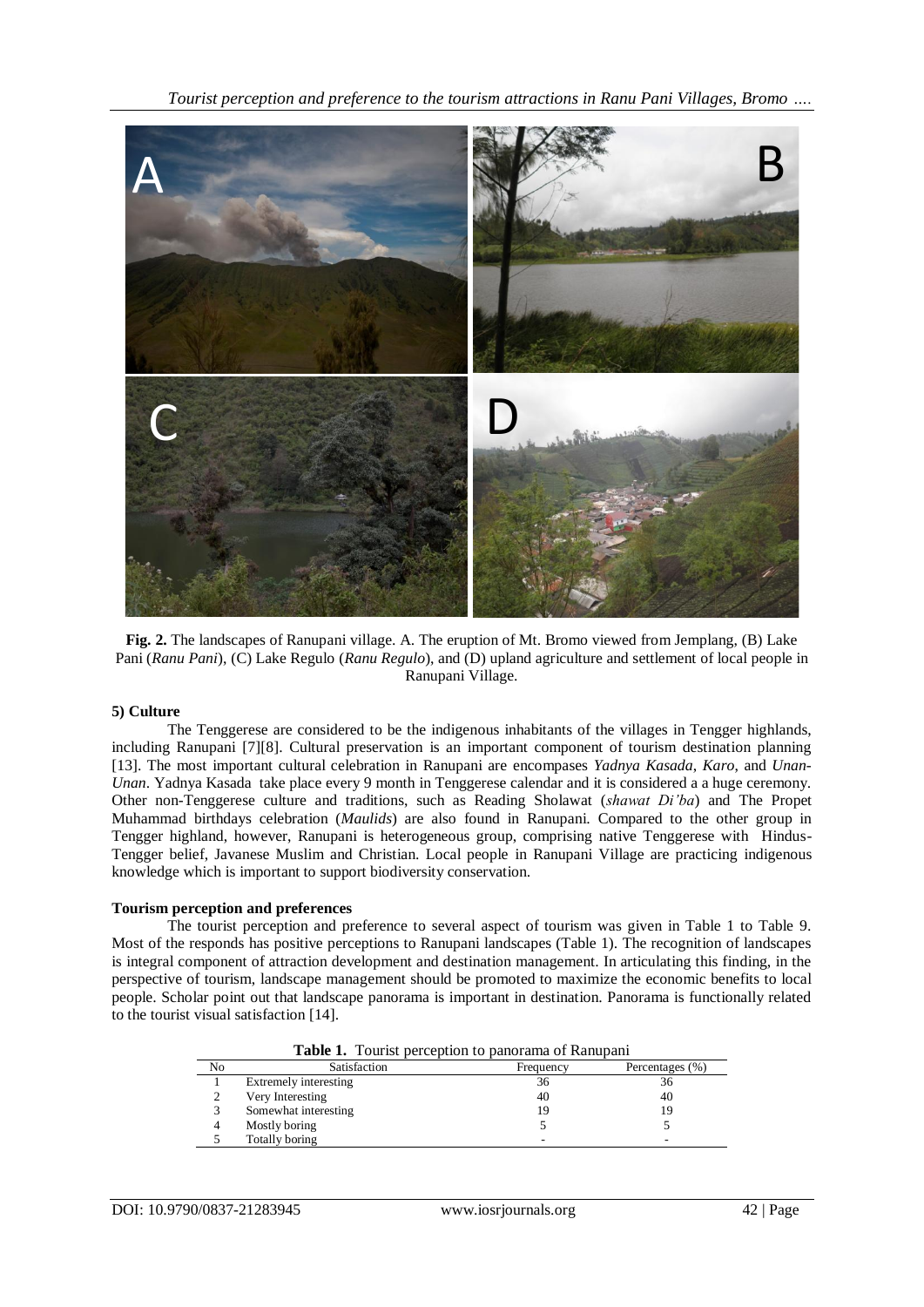Flora and fauna is crucial tourism object and attraction [15]. Flora-fauna as tourist attraction was considered crucial in Ranupani (Table 2). By far the most popular flora within the park area is edelweiss, the *Anaphalis longifolia*. Ranupani forest is home of numerous flora-fauna that attract tourist to visit this area. Different tourist group has different perception and preferences, reflecting their different motives and background. Flora and fauna is one of the tourism objects in nature-based tourism activity that is highly subjective [5]. The reason for positive perception to flora and fauna is to contribute in biodiversity conservation and to enjoy part of the Indonesian natural heritages.

| <b>Table 2.</b> Tourist perception to Flora and Fauna |                       |           |                 |  |
|-------------------------------------------------------|-----------------------|-----------|-----------------|--|
| No                                                    | Satisfaction          | Frequency | Percentages (%) |  |
|                                                       | Extremely interesting |           |                 |  |
| $\mathcal{L}$                                         | Very Interesting      | 44        | 44              |  |
|                                                       | Somewhat interesting  | 35        | 35              |  |
| 4                                                     | Mostly boring         |           |                 |  |
|                                                       | Totally boring        |           |                 |  |

Accessibility is important aspect in tourism destination competitiveness [16]. Nature-based tourism destinations are directly dependent on infrastructure and transportation to reach point of attractions. Scholars point out that one of the consequences of inadequate infrastructure for tourist is poor tourist perceptions to tourist destination. This research confirms that accessibility aspect should be improved (Table 3). In Ranupani, most of the tourist objects are only accessible by four wild drive (4WD) vehicles. In Ranupani, forest road was routinely maintained by the Bromo Tengger Semeru National Park, local government of Malang, Lumajang, Pasuruhan and Probolinggo Regencies, and people from Ranupani and Ngadas villages. However, there are limited budged and equipment to maintain forest roads.

**Table 3.** The perception of tourist to accessibility

| No | Satisfaction level | Frequency | Percentage (%) |
|----|--------------------|-----------|----------------|
|    | Excellent          | ۰         |                |
|    | Very Good          | ۰         | -              |
|    | Good               | 26        | 26             |
|    | Fair               | 56        | 56             |
|    | Poor               | 18        | 18             |

Facility can cause impact on tourist satisfaction. Facility is viewed as a component of destination and complex attractions that can increase tourist satisfactions [5] [6]. In Ranupani area, tourism facility was limited and need to be improved (Table 4). Inadequate toilets is one of the important issues in Ranupani. The difficulties to meet standard facility in Ranupani are the result of the high cost in providing basic facility. Accommodation in Ranupani ranges from permanent accommodation to temporary accommodation.

| <b>Table 4.</b> Tourist perception to facility |                    |           |                   |  |
|------------------------------------------------|--------------------|-----------|-------------------|--|
| No                                             | Satisfaction level | Frequency | Percentage $(\%)$ |  |
|                                                | Excellent          |           |                   |  |
|                                                | Very Good          | 16        | 16                |  |
|                                                | Good               | 36        | 36                |  |
|                                                | Fair               | 37        | 37                |  |
|                                                | Poor               |           |                   |  |

The safety aspect of tourist in Ranupani was good to excellent (Table 5). Nature-based tourism is a rapidly growing industry. Consequently, concern to the tourist safety in natural environment is growing significantly. The improvements of safety aspect may also provides significant positive images of destination leading to tourist's positive perceptions.

| Table 5. Tourist perception to safety |                    |           |                   |  |
|---------------------------------------|--------------------|-----------|-------------------|--|
| No                                    | Satisfaction level | Frequency | Percentage $(\%)$ |  |
|                                       | Excellent          |           |                   |  |
|                                       | Very Good          | 54        | 54                |  |
|                                       | Good               | 32        | 32                |  |
|                                       | Fair               |           |                   |  |
|                                       | Poor               |           |                   |  |

Tourist comfort is important aspect among destinations [17]. The level of comfort is a subjective and may vary according to tourist individuals. In Ranupani, tourist perception to comfort level was varying (Table 6).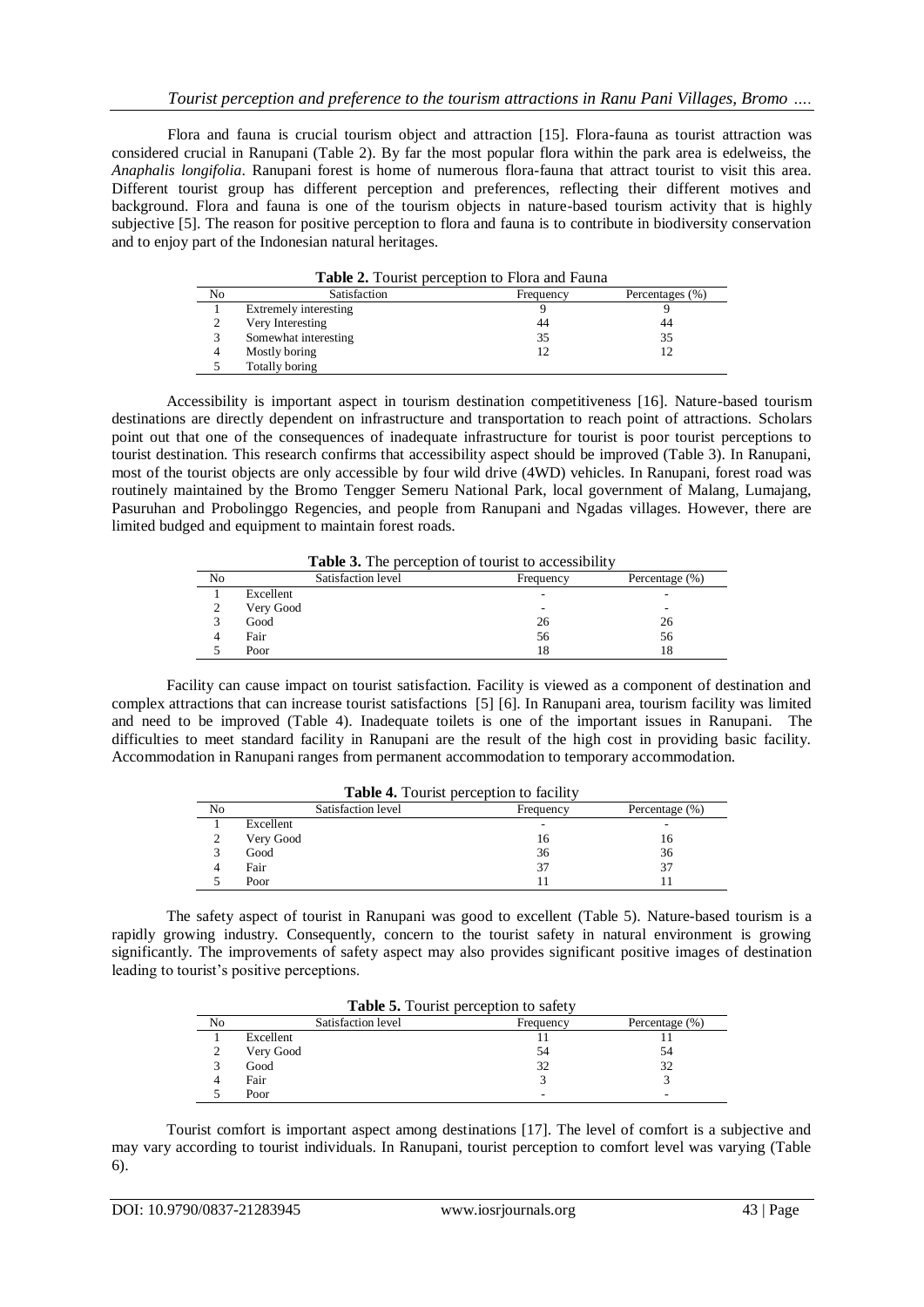| <b>Table 6.</b> Tourist perceptions to comfort aspect |           |                    |           |                   |
|-------------------------------------------------------|-----------|--------------------|-----------|-------------------|
| No                                                    |           | Satisfaction level | Frequency | Percentage $(\%)$ |
|                                                       | Excellent |                    | 16        |                   |
|                                                       | Very Good |                    | 46        | 46                |
|                                                       | Good      |                    | 26        | 26                |
|                                                       | Fair      |                    | 12        |                   |
|                                                       | Poor      |                    | -         |                   |

There is growing concern that environmental management and cleanliness may have significant impact on the tourist satisfaction [18]. In Ranupani area, the major obstacle was management of waste and place to process waste. Ecosystems in Ranupani are at particular risk from waste and pollutant. Tourist can drop litter and pollutant on land and into water bodies in lakes.

| <b>Table 7.</b> Fourist perceptions to cleanliness |                    |           |                |
|----------------------------------------------------|--------------------|-----------|----------------|
| No                                                 | Satisfaction level | Frequency | Percentage (%) |
|                                                    | Excellent          | -         | ٠              |
|                                                    | Very Good          | 18        | 18             |
|                                                    | Good               | 49        | 49             |
|                                                    | Fair               | 25        | 25             |
|                                                    | Poor               |           |                |

**Table 7.** Tourist perceptions to cleanliness

Services levels have been identified as crucial aspect in destination competitiveness [18] [19]. As an important aspect in tourism, good to excellent services are only occurs if destination provides skilled human resources. Professional and qualified staff may have large effect on destination images. Therefore, tourism destinations have to increase and ensure that human resources are capable and professionals to serve tourist.

| <b>Table 8.</b> Tourist preference to service |           |                    |           |                   |
|-----------------------------------------------|-----------|--------------------|-----------|-------------------|
| No                                            |           | Satisfaction level | Frequency | Percentage $(\%)$ |
|                                               | Excellent |                    | 28        |                   |
|                                               | Very Good |                    | 62        | 62                |
|                                               | Good      |                    |           |                   |

Tourism facility is the basic elements of tourism destination development. In Ranupani area, services and facility in Ranupani includes café, small store, home stay and restaurant. Scholars point out that facility and infrastructure improvements provides significant impact for tourism development.

| <b>Table 9.</b> Tourism preference to facility |                    |           |                |  |
|------------------------------------------------|--------------------|-----------|----------------|--|
| No                                             | Satisfaction level | Frequency | Percentage (%) |  |
|                                                | Very Good          | 22        |                |  |
|                                                | Good               | 49        | 49             |  |
|                                                | Fair               | 25        |                |  |
|                                                | Poor               |           |                |  |

Ranupani provides numerous natural tourist attractions. These are the basic on which tourism in Ranupani will developed. Flora and fauna diversity could be considered into destination planning. In such a case, the conservation of biodiversity becomes important. These aspect will determine the main programs of sustainable development, especially in rural area. These are likely to be of most management significance in tourism destination management. In developing countries, the issues of sustainable development are often simplified and neglected [20] [21].

#### **IV. Conclusion**

Ranupani Village support an enormous range of natural-cultural resources, which contributes an important sources for tourism development. Agriculture is dominant use of sloping uplands. It is important to note that risk management is an important aspect. As tourism activity in Ranupani continue to increase, an accurate destination planning and development is needed.

#### **References**

[1]. B. Epler, *Tourism, the economy, population growth, and conservation in Galapagos* (Charles Darwin Foundation, 2007).

[2]. L. Roberts and D. Hall, *Rural tourism and recreation: principles to practice* (CABI publishing, 2001).

[3]. L. Aronsson, *The development of sustainable tourism* (Continuum, 2000).

[5]. CA. Gunn and T. Var, *Tourism planning: Basics, concepts, cases* (Psychology Press, 2002).

[6]. E. Inskeep, *Tourism planning: an integrated and sustainable development approach* (Van Nostrand Reinhol, 1991).

<sup>[4].</sup> C. Chella, *Pro-poor Tourism Interventions through the Creation of Agro-tourism Linkages* (Small States: Economic Review and Basic Statistics, 1, 2010).